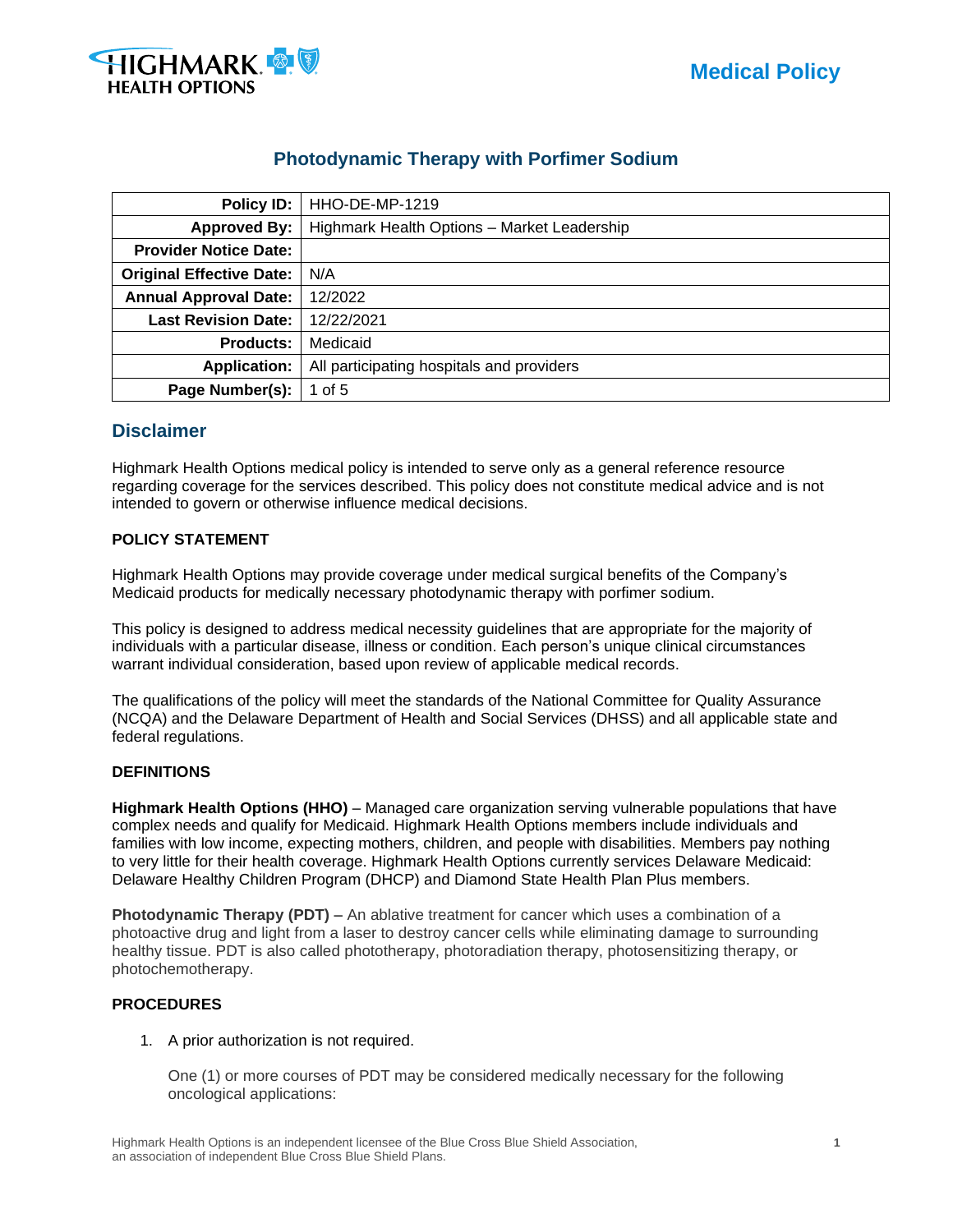



- Palliative treatment of obstructing esophageal cancer; or
- Palliative treatment of partially obstructing esophageal cancer in individuals who cannot be satisfactorily treated with neodymium-doped yttrium aluminum garnet (Nd:YAG) laser therapy; or
- Reduction of obstruction and palliative treatment of partially or completely obstructing endobronchial lesions; or
- Treatment of early-stage non-small-cell lung cancer in individuals who are ineligible for surgery and radiotherapy; or
- Treatment of high-grade dysplasia in Barrett esophagus; or
- Palliative treatment of unresectable cholangiocarcinoma when used with stenting.

Endoscopic debridement of the necrotic tumor site may be considered medically necessary approximately two to three (2-3) days after the initial PDT.

Subsequent PDT courses may be considered medically necessary for a minimum of one (1) month after the initial therapy. This sequence may be repeated two to three (2-3) times depending on the individual's response to treatment.

PDT with porfimer sodium not meeting the criteria as indicated in this policy is considered experimental/investigational and therefore noncovered because the safety and/or effectiveness of this service cannot be established by the available published peer-reviewed literature.

2. Post-payment audit statement

The medical record must include documentation that reflects the medical necessity criteria and is subject to audit by Highmark Health Options at any time pursuant to the terms of your provider agreement.

3. Place of service: inpatient/outpatient

Experimental/investigational (E/I) services are not covered regardless of place of service.

Photodynamic therapy with porfimer sodium is typically an outpatient procedure which is only eligible for coverage as an inpatient procedure in special circumstances, including, but not limited to, the presence of a comorbid condition that would require monitoring in a more controlled environment such as the inpatient setting.

# **CODING REQUIREMENTS**

| <b>CPT code</b> | <b>Description</b>                                                                                                                                                                                            |  |  |
|-----------------|---------------------------------------------------------------------------------------------------------------------------------------------------------------------------------------------------------------|--|--|
| 31641           | Bronchoscopy, rigid or flexible, including fluoroscopic guidance, when performed; with<br>destruction of tumor or relief of stenosis by any method other than excision (e.g., laser<br>therapy, cryotherapy). |  |  |
| 32999           | Unlisted procedure, lungs and pleura.                                                                                                                                                                         |  |  |
| 43229           | Esophagoscopy, flexible, transoral; with ablation of tumor(s), polyp(s), or other lesion(s)<br>(includes pre- and post-dilation and guide wire passage, when performed.                                       |  |  |
| 43499           | Unlisted procedure, esophagus.                                                                                                                                                                                |  |  |
| 96409           | Chemotherapy administration; intravenous, push technique, single or initial<br>substance/drug.                                                                                                                |  |  |
| 96411           | Chemotherapy administration; intravenous, push technique, each additional<br>substance/drug (list separately in addition to code for primary procedure).                                                      |  |  |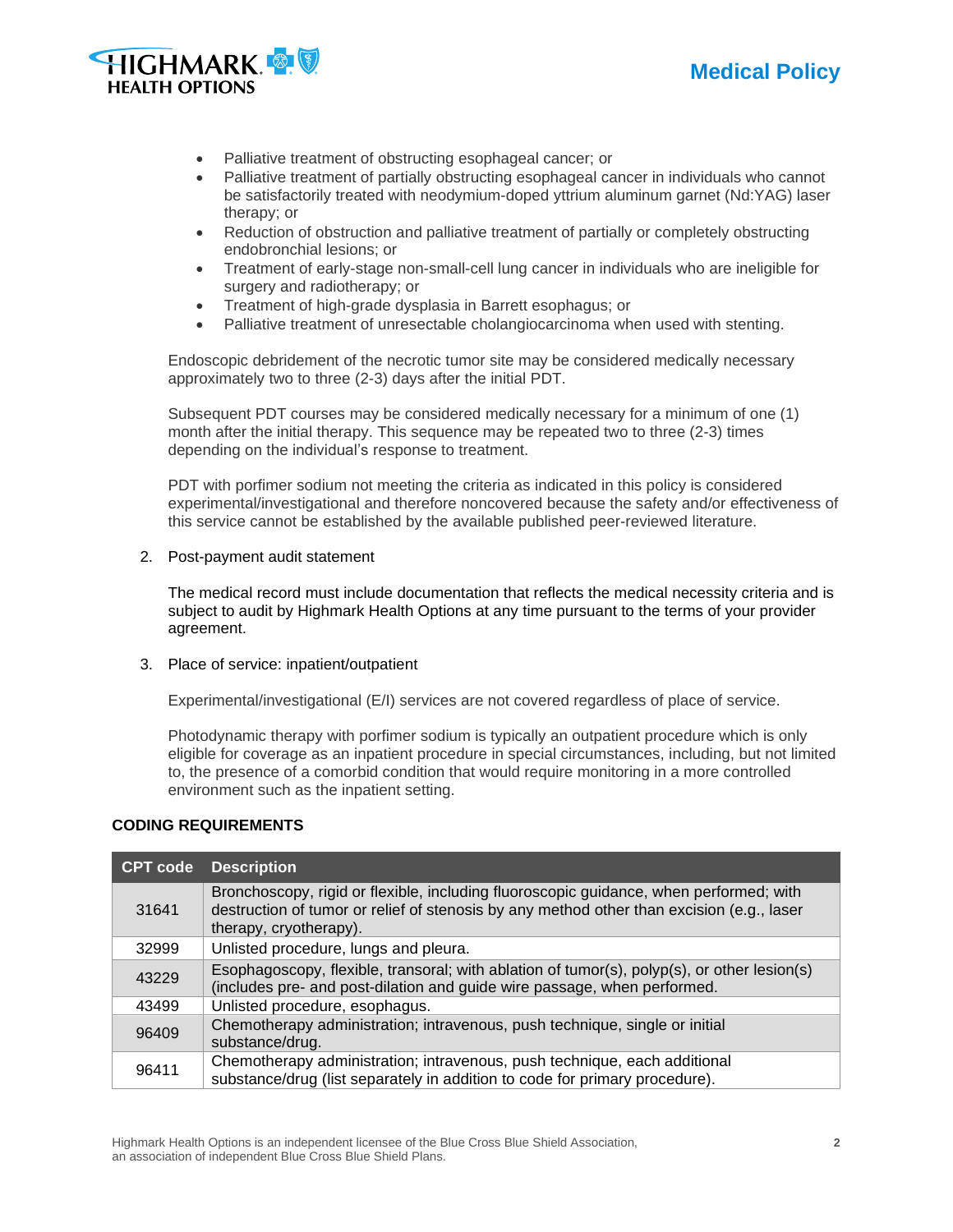



| 96570 | Photodynamic therapy by endoscopic application of light to ablate abnormal tissue via<br>activation of photosensitive drug(s); first 30 minutes (list separately in addition to code for<br>endoscopy or bronchoscopy procedures of lung and esophagus).           |
|-------|--------------------------------------------------------------------------------------------------------------------------------------------------------------------------------------------------------------------------------------------------------------------|
| 96571 | Photodynamic therapy by endoscopic application of light to ablate abnormal tissue via<br>activation of photosensitive drug(s); each additional 15 minutes (list separately in addition<br>to code for endoscopy or bronchoscopy procedures of lung and esophagus). |

# **COVERED DIAGNOSIS CODES FOR PROCEDURE CODES: 96570 AND 96571**

| <b>Codes</b>        |                    |                    |                    |                      |                    |                    |
|---------------------|--------------------|--------------------|--------------------|----------------------|--------------------|--------------------|
| C <sub>15.3</sub>   | C <sub>15.4</sub>  | C <sub>15.5</sub>  | C <sub>15.8</sub>  | C <sub>15.9</sub>    | C <sub>22.1</sub>  | C <sub>34.2</sub>  |
| C34.00              | C <sub>34.01</sub> | C <sub>34.02</sub> | C <sub>34.10</sub> | C34.11               | C <sub>34.12</sub> | C <sub>34.30</sub> |
| C <sub>34.31</sub>  | C <sub>34.32</sub> | C <sub>34.80</sub> | C <sub>34.81</sub> | C <sub>34.82</sub>   | C <sub>34.90</sub> | C <sub>34.91</sub> |
| C <sub>34.92</sub>  | C78.00             | C78.01             | C78.02             | C78.80               | C78.89             | D <sub>00.1</sub>  |
| D <sub>0</sub> 2.20 | D02.21             | D <sub>02.22</sub> | K <sub>22.70</sub> | K <sub>22</sub> .711 |                    |                    |

#### **REIMBURSEMENT**

Participating facilities will be reimbursed per their Highmark Health Options contract.

# **POLICY SOURCES**

# **National Comprehensive Cancer Network – 2020.**

Esophageal and Esophageal Junction Cancers The NCCN guidelines (v.3.2020) for esophageal cancer state that radiofrequency ablation has become the preferred treatment while PDT is an alternative strategy for patients who have Barrett esophagus with HGD. The guidelines also state that PDT can effectively treat esophageal obstruction but "is less commonly performed due to photosensitivity and costs" compared with radiotherapy and brachytherapy.

#### **Hepatobiliary Cancers.**

The NCCN (v.4.2020) guidelines on hepatobiliary cancers describe PDT as a relatively new therapy for local treatment of unresectable cholangiocarcinoma, stating that the combination of PDT and biliary stenting "was reported to be associated with prolonged overall survival in patients with unresectable cholangiocarcinoma based on 2 small randomized clinical trials.

# **Non-Small-Cell Lung Cancer.**

The NCCN guidelines (v.6.2020) on non-small-cell lung cancer state that PDT is a treatment option for patients with locoregional recurrence of non-small-cell lung cancer with an endobronchial obstruction or severe hemoptysis.

# **Reference**

Ahn PH, Quon H, O'Malley BW, et al. Toxicities and early outcomes in a phase 1 trial of photodynamic therapy for premalignant and early stage head and neck tumors. Oral Oncol. 2016;55:37-42.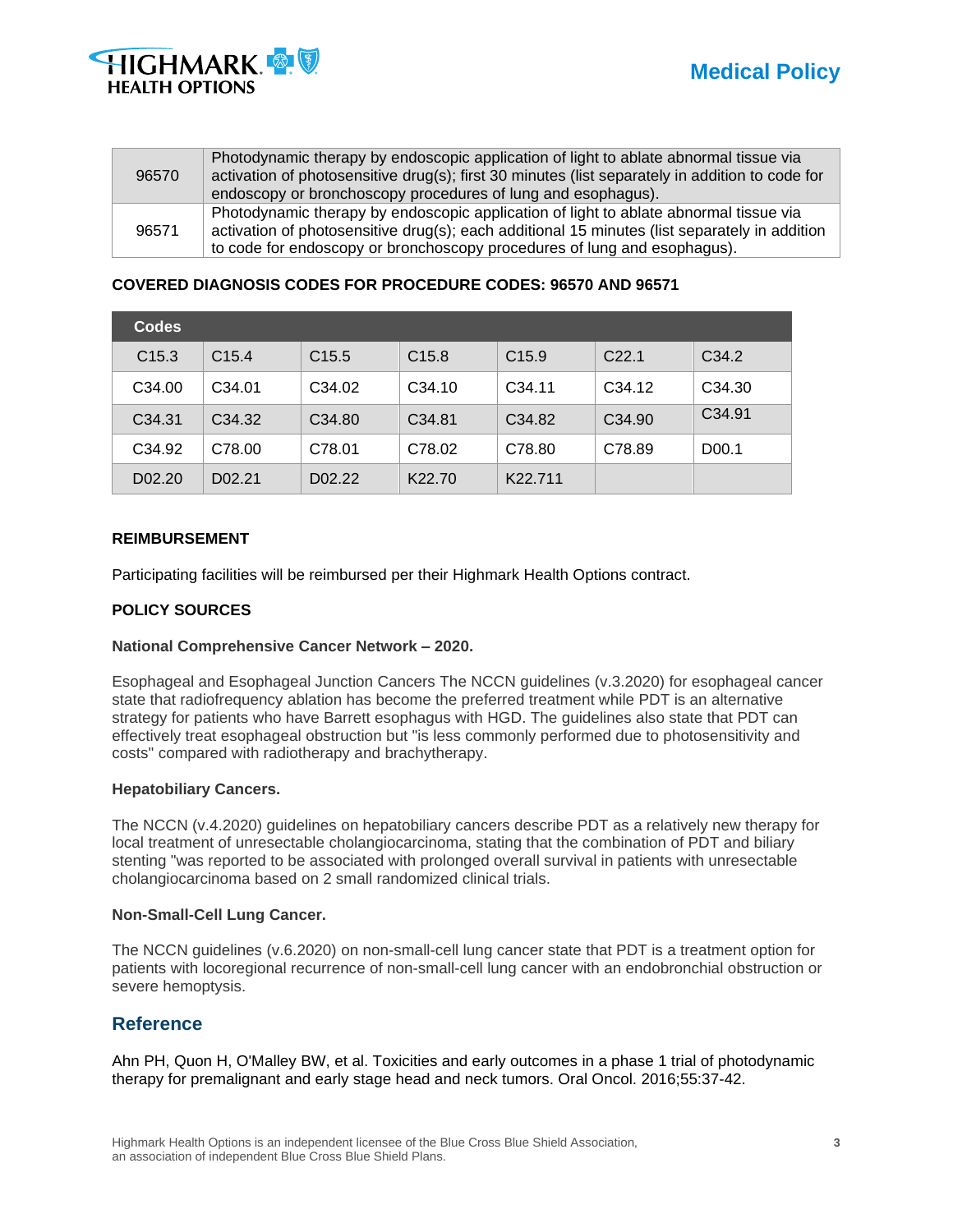

Friedberg JS, Simone CB, 2nd, Culligan MJ, et al. Extended pleurectomy- decortication-based treatment for advanced stage epithelial mesothelioma yielding a median survival of nearly three years. Ann Thorac Surg. 2017;103(3):912-919.

Gondivkar SM, Gadbail AR, Choudhary MG, Vedpathak PR, Likhitkar MS. Photodynamic treatment outcomes of potentially malignant lesions and malignancies of the head and neck region: A systematic review. J Investig Clin Dent. 2018;9(1):10.1111/jicd.12270.

Hauge T, Hauge PW, Warloe T, et al. Randomised controlled trial of temoporfin photodynamic therapy plus chemotherapy in nonresectable biliary carcinoma--PCS Nordic study. Photodiagnosis Photodyn Ther. 2016;13:330-333.

Hayes, Inc. Hayes Medical Technology Directory Report. Photodynamic Therapy for Head and Neck Cancer. Lansdale, PA: Hayes, Inc.; October, 2017.

Hillemanns P, Garcia F, Petry KU, et al. A randomized study of hexaminolevulinate photodynamic therapy in patients with cervical intraepithelial neoplasia 1/2. Am J Obstet Gynecol. 2015;212(4):465.e1- 465.e4657.

Kidane B, Hirpara D, Yasufuku K. Photodynamic therapy in non-gastrointestinal thoracic malignancies. Int J Mol Sci. 2016;17(1):135.

Kohoutova D, Haidry R, Banks M, et al. Long-term outcomes of the randomized controlled trial comparing 5-aminolaevulinic acid and Photofrin photodynamic therapy for Barrett's oesophagus related neoplasia. Scand J Gastroenterol. 2018;53(5):527-532.

Lu Y, Liu L, Wu JC, Bie LK, Gong B. Efficacy and safety of photodynamic therapy for unresectable cholangiocarcinoma: A meta-analysis. Clin Res Hepatol Gastroenterol. 2015;39(6):718-724.

National Comprehensive Cancer Network (NCCN). NCCN clinical practice guidelines in oncology: Esophageal and esophagogastric junction cancers. Version 3.2020. Accessed July 30, 2020.

National Comprehensive Cancer Network (NCCN). NCCN clinical practice guidelines in oncology: Hepatobiliary cancers. Version 5.2020. Accessed July 30, 2020.

National Comprehensive Cancer Network (NCCN). NCCN clinical practice guidelines in oncology: Nonsmall cell lung cancer. Version 6.2020. Accessed July 30, 2020.

Shaheen NJ, Falk GW, Iyer PG, Gerson LB; American College of Gastroenterology. ACG Clinical Guideline: Diagnosis and Management of Barrett's Esophagus [published correction appears in Am J Gastroenterol. 2016 Jul;111(7):1077]. Am J Gastroenterol. 2016;111(1):30-51.

U.S. National Institutes of Health. ClinicalTrials.gov. Safety and efficacy of photodynamic therapy for bile duct invasion of hepatocellular carcinoma.

Vohra F, Al-Kheraif AA, Qadri T, et al. Efficacy of photodynamic therapy in the management of oral premalignant lesions. A systematic review. Photodiagnosis Photodyn Ther. 2015;12(1):150-159.

Zhang W, Zhang A, Sun W, et al. Efficacy and safety of photodynamic therapy for cervical intraepithelial neoplasia and human papilloma virus infection: A systematic review and metaanalysis of randomized clinical trials. Medicine (Baltimore). 2018;97(21):e10864.